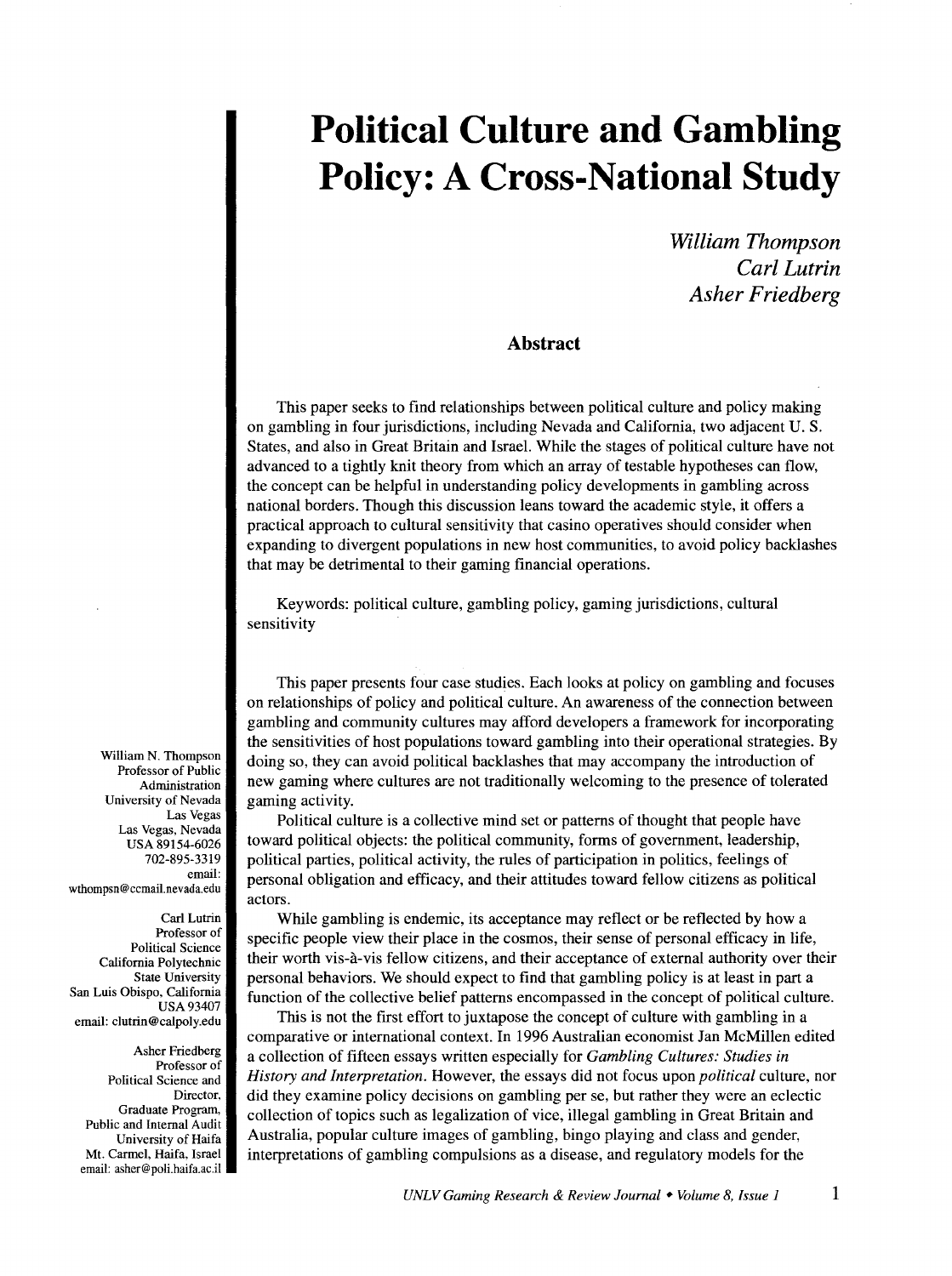control of gambling. One essay looked specifically at political culture and gambling policy in the Netherlands, but that essay stood alone looking at the concepts that we explore here in a comparative format.

Overall, the McMillen collection of essays which individually are quite meritorious are more random treatments of questions related to gambling rather than systematic attempts to develop relationships between gambling policy and culture. On the other hand, this paper focuses attention on the concept of political culture tying it to public policy questions regarding the legalization of gambling. To the extent that we show success in this effort, we are building upon the foundations of the work set in place by McMillen and her contributing authors.

Four jurisdictions are selected for case studies. Nevada is the quintessential gambling jurisdiction in the world. For most of the past century the renegade state was America's sole jurisdiction permitting casino gambling. Juxtaposed at its border is the state of California, which stood as a beacon of moral leadership for other states. In this leadership role, California spurned the wild living of its neighbor state for most of its history. Hard core gambling was banned as anathema to the "good life," until the 1980s and 1990s. The state then embraced a lottery and opened the door wide for Native American casinos. Great Britain staunchly opposed most forms of gambling until 1960 when Parliament acquiesced to recommendations that legalization could stifle illegal gambling. The new State of Israel adopted a passive lottery without controversy, however other gambling policy was avoided until recently after a newly autonomous Palestine Authority allowed a casino to operate adjacent to the Israeli lands. The issue has been joined, but is still unresolved.

The concept of political culture was ingrained in classical works of political philosophy. However, as an explicit concept to orient understandings of politics, political culture came to the fore in the 1960s. Several writers contributed to the development of this explanatory concept (Almond and Coleman, 1960; Almond and Verba, 1963; Banfield, 1958; Clark and Wildavsky, 1990; Elazar, 1966 and 1972; Pye, 1966;

**As an explicit concept to orient understandings of politics, political culture came to the fore in the 1960s.** 

Pye and Verba, 1965; Thompson, Ellis and Wildavsky, 1990; Wildavsky, 1998). Of these, our initial attention will highlight ideas from Almond and Verba's five-nation study, *The Civic Culture* (1963) and Daniel Elazar's *American Federalism: A View from the States* (1966, and 1972).

Elazar emphasized differences in political cultures within the United States. He found the differences to be historical sources that explained variations in habits, perspectives, and attitudes to influence political life (Elazar, 1972). Elazar discerned three dominant cultures. These are: the (I)ndividualistic, (M)oralistic, and (T)raditionalistic.

The Individualistic (I) Culture envisions a democratic order expressed through a marketplace of issues. Government responds to demands of groups of citizens. Political participation is not encouraged, as politics is an activity reserved for professionals, not amateurs. People who seek political office do so to control the distribution of rewards of government, not to pursue any ideology. Politics is often seen as corrupt or dirty. It's like horse-trading. (Elazar, 1972, 86-89).

The Moralistic (M) political culture is sharply different. The M culture was brought to the New World by the Pilgrims and Puritans who set up religious colonies. While the I culture stresses material gain, the M culture emphasizes the commonwealth. Politics is a lofty pursuit in a search for the "good society." Politics is a quest to exercise power for the betterment of all-for the general welfare. Citizen participation is an essential ingredient. Those who serve in government assume high moral obligations and there is little tolerance for corruption (Elazar, 1972, 89-92).

The Traditionalistic political culture (T) had roots in British royalty. It persisted past Revolutionary years in the plantation South. The T culture is based upon an ambivalent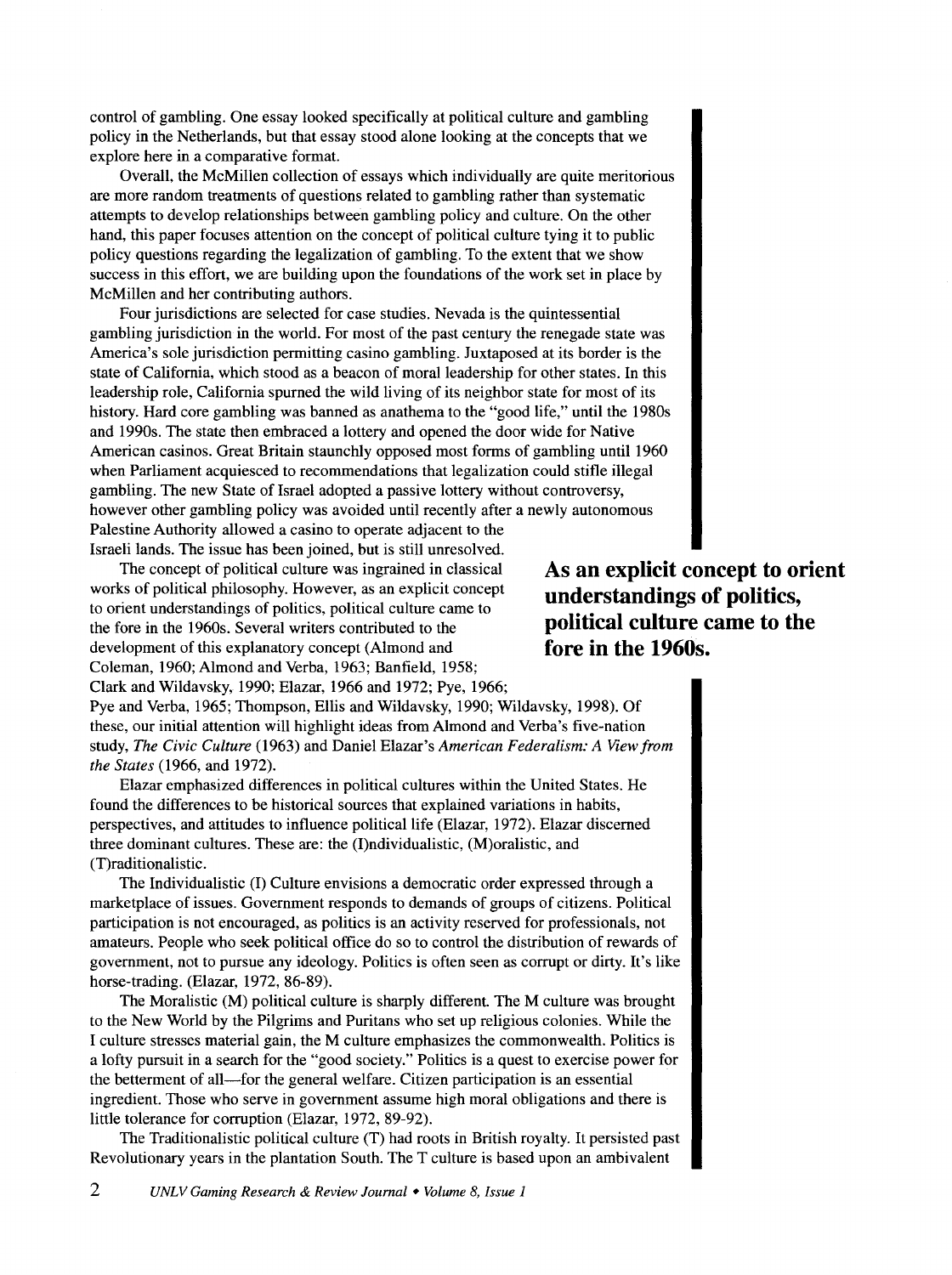attitude toward the marketplace coupled with an elitist conception of society. The T political culture reflects pre-commercial attitudes that accepts a largely hierarchical society. Those at the top of the social order take a dominant role in government. Like the M culture, it accepts government as a positive actor in society, but that role is defined as keeping the existing social order. "Good government" involves the maintenance of traditional patterns. Those who do not have a definitive role to play in the political system are not expected to become active in politics. (Elazar, 1972, 92-94).

Almond and Verba's (1963) *The Civic Culture* is built upon data drawn from a cross-national questionnaire administered to approximately 1000 persons each in Great Britain, Germany, Italy, Mexico, and the United States. The study focused on popular attitudes toward politics. The questions fell into three categories: (1) Cognition: did the citizen know about the political system? Was he or she knowledgeable about the persons in leadership, the processes of government, and the policies of the government? (2) Affect: how did the individual feel about the political system? Did the system have a marked impact upon their lives? and, (3) Evaluative: how did citizens evaluate the roles the citizens should play in the system? Should they participate in politics? (Almond and Verba, 1966).

The results led Almond and Verba (1963) to conceptualize three political cultures: parochial, subject, and participant. In the parochial, the individual knew nothing about the political system and expected nothing from it. Some remote African tribes would represent examples of this. In the subject culture, the individual had knowledge about the system, but felt no influence. This describes many political systems in less developed communities. In the participant culture, the individual knew about the system, and believed citizens should be able to exercise influence. The authors acknowledged that within most systems there were aspects of each culture. The United States was a participant culture, while the British system had mixed participant and subject attributes, as there were strong strains of deference to authority. Both approximated the cultural conditions conducive to the presence of the "civic culture," conditions necessary for sustaining democracy. (Friedberg, Lutrin, and Thompson, 2001).

#### **Gambling in Great Britain**

Gambling policy has a long history in Britain. Class status often shaped the policy. In 1388 Richard II introduced laws banning gambling by laborers. Subsequent monarchs stopped gambling as it interfered with development of archery skills by the military. Nonetheless, in 1566, a lottery was authorized. (Jones, 1973). In 1612 one lottery was conducted to gain financial support for Virginia colony. (Thompson, 1997). During the seventeenth and eighteenth centuries gambling flourished as resorts such as Bath attracted play from royalty. A fear that nobility would lose property to new rich and gambling scoundrels led to the Statute of Anne in 1710 which rendered gambling debts unenforceable in courts. Gambling losses by nobility continued as did further legislative efforts to stop play. Corrupting effects of gambling peaked during the reign of George IV (early 18th Century), and following his reign, Queen Victoria presided over a complete ban of casinos and lotteries. Some betting was permitted for horse races (Miers, 1999).

The legal ban on gambling continued into the mid-point of the 20th century. Then, a Royal Commission adopted a perspective on gambling that emphasized personal liberty. There was a recognition that the wealthy could make legal bets with agents who went to horse tracks, but that the poor were betting illegally with street bookies. Gambling, per se, was not seen to have adverse social consequences. The Commission accepted the notion that gambling was a victimless crime, and as such, there was no role for government in the transactions. (Miers, 1999).

In 1960 gambling laws incorporated the new perspectives. A Street Betting Act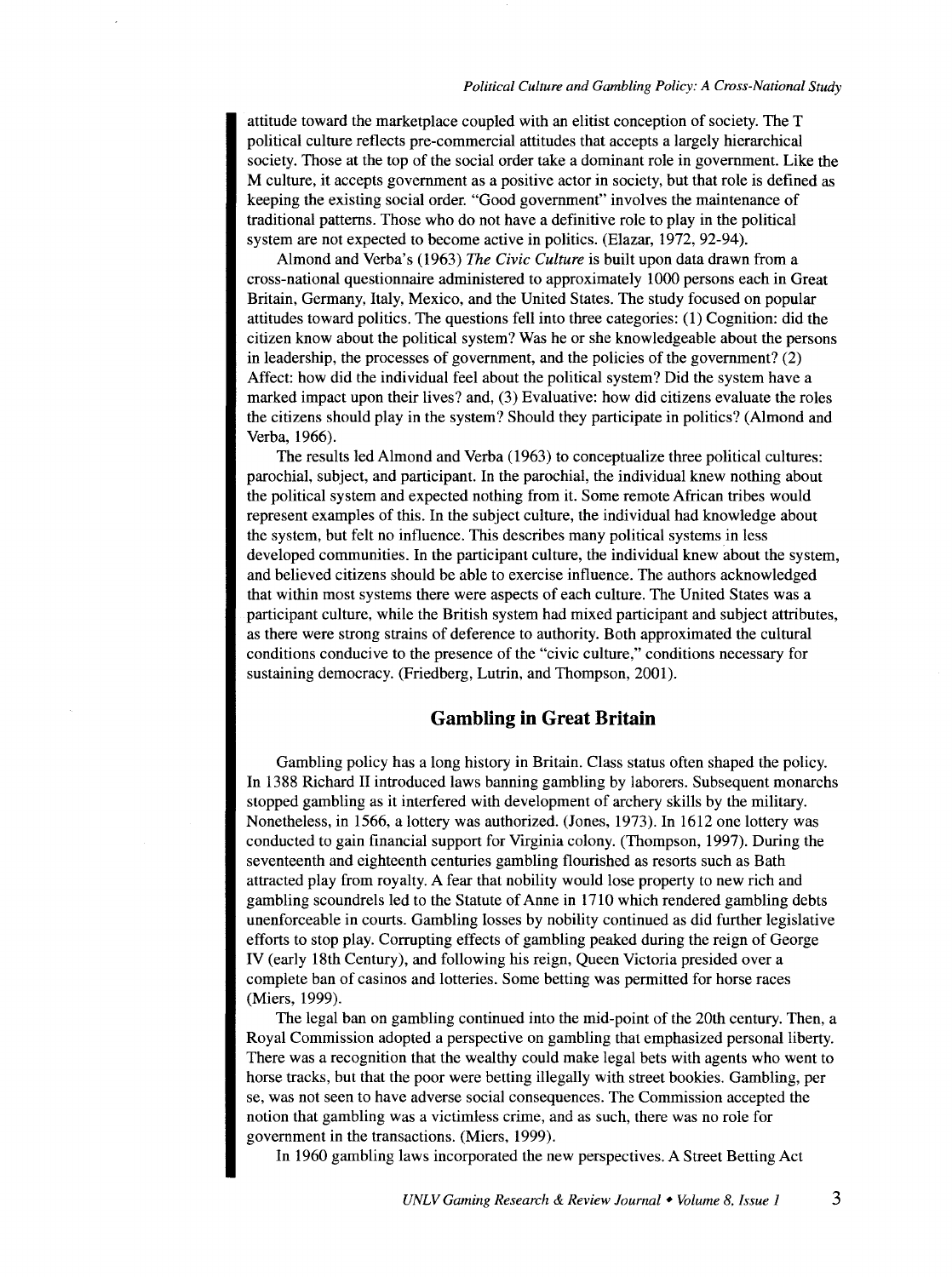recognized the desire for the common man to make wagers, and merely required bookies to move their operations off the streets and into commercial buildings. Persons formerly engaged in illegal activities were now legal businessmen. The 1960 law recognized that the public wanted casino games. These were permitted for charities, if the games offered players even odds—that is, there was no "house advantage." Unfortunately, 1960 was also the year that Cuban leader Fidel Castro closed the casinos of Havana. Many mobsters who ran casinos in Cuba examined the new policy in Great Britain, and figured they had a place they could move-London. (Miers, 1999).

The success of the betting shops was immediate; the story of the "charitable" casinos was something else. Mobsters and others quickly found loopholes, and London became a center of high stakes action. By the mid 1960s there were over 1200 casinos in England, Scotland and Wales, many engaged in dishonest practices. Parliament was prodded into action in 1968 with a new casino law that promised strict regulations. Casinos were allowed only if a licensed applicant could demonstrate that there was an existing demand for gambling activity. New casinos had to show that existing casinos are crowded; they also used police reports of illegal gambling to demonstrate a desire for more gambling outlets. The casino could only service an "unstimulated" demand for games, therefore, advertising was prohibited. Players had to be screened and admitted to membership and had to be members for 48 hours before they could gamble. These facilities could hardly market products to tourists under these rules. Indeed, if the casino was located within a hotel, the facility could be entered only by an outer door, and not

by any door within the hotel. As slot machines were thought to be devices that could entice non-gamblers, the casinos were not allowed to have more than two machines. Casinos were not allowed to offer credit, and were limited in cashing checks. Casinos could not have live entertainment, and liquor was not allowed near gaming. (Miers, 1999).

**By the mid 1960s there were over 1200 casinos in England, Scotland and Wales, many engaged in dishonest practices.** 

The British Government was wary about being supported in any degree by casinos; hence, there were no casino gaming

taxes. Like other businesses, casinos would pay taxes on their net profits, and also pay property taxes based upon the costs of their buildings. Most casinos were established on back streets in order to minimize taxes. The rules were strictly enforced and in 1979 and 1980 three major casino companies lost their gambling licenses through activities designed to entice players away from competition. As a result of the scandal, there was a demand for even stricter rules, and Parliament adopted a gambling win tax on a sliding scale up to 33% of the win. (Miers, 1999).

The casino regulatory structure which was designed to protect the public from devious tactics remains in place today. Yet over the past 33 years, policy makers have almost silently acquiesced in the establishment of a slot machine industry that operates in arcades throughout the country, often offering gaming enticements to children.

Lotteries were closed down in the 1840s, however, a new lottery emerged in 1915 the Premium Bond lottery. This lottery was unlike others as it carried a public protection and a patriotic philosophy with it. The player does not "gamble." Rather the player buys a bond that can be cashed in for full value at any time. However, as long as the bond is held by the player, the player participates in drawings for prizes. The bonds were promoted as a way to encourage savings. In 1993 the government succumbed to another, more pragmatic philosophy—the desire to raise revenue. A traditional lottery was reinstituted. Soon the national lottery was competing with the Japanese bank lottery as the leading gambling enterprise in the world. Both Conservative Prime Minister John Major and his successor Laborite Tony Blair have praised the lottery as a wonderful means to raise money. They indicate no concern for players who were losing the funds gathered for "good causes." (Miers, 1999, and Miers, 2001).

The Almond and Verba study (1963) concluded that Great Britain was a deferential "civic culture." Britain has a balance of subject and participant roles. There was pride in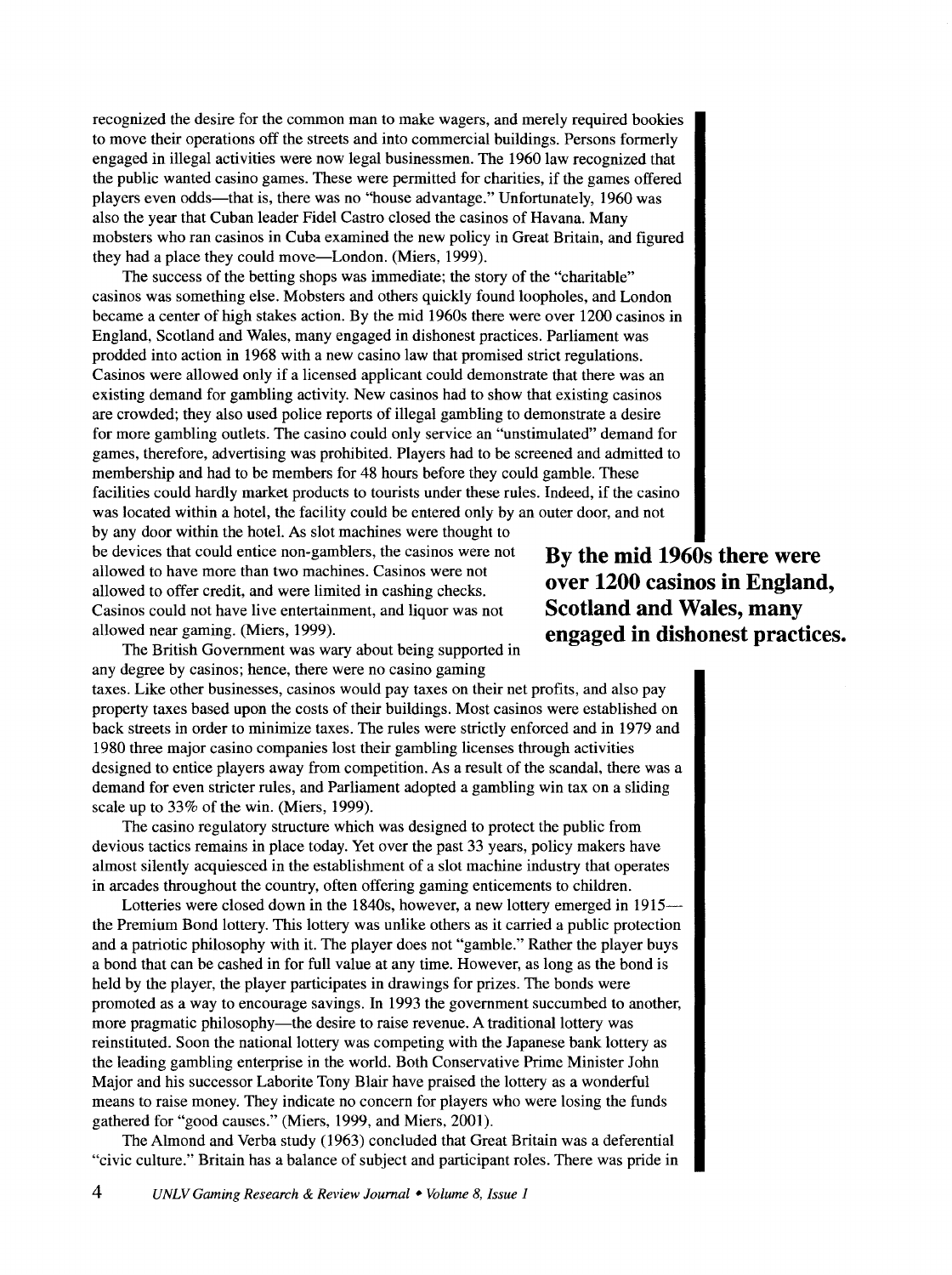the system and satisfaction with governmental performance. Increased participation, which came with the expansion of suffrage, had not destroyed subject orientation. (Almond and Verba, 1963). Much has changed since the first Almond and Verba study. For example, in 1975, Prime Minister Harold Wilson felt he had to obtain the approval of the electorate in order to take Britain into the European Economic Union. For the first time, Parliament would not decide a major issue; rather it was referred to the people. In 2001, Prime Minister Blair indicated he would have a referendum on whether Britain would adopt the Euro as its basic currency.

The story of gambling in Great Britain has also been the story of policy that has been made with an eye to the public will (as in participant cultures for the work of Almond and Verba) but also a strong element of the subject notions of deference. The notions guiding the policy also rely upon ideas drawn out of the liberal and utilitarian philosophies impacting upon the polity in the nineteenth century. The people could

### **The story of gambling in Great Britain has also been the story of policy that has been made with an eye to the public will.**

decide when certain actions in their own lives would lead to pleasure and pain and they would pursue behaviors calculated to result in an excess of pleasure over pain. Similarly, government should not seek to substitute its judgment for that of the people unless it was clear that action was necessary to assure the greatest good for the greatest number. In the realm of gambling policy, the government has moved gingerly among

postures of protectionism and patronizing the citizenry and postures of fostering liberty in personal actions, often at the same time. We see the cultural values found in Elazar's Traditional culture model as well as ideas from his Individualistic culture know as pragmatism.

#### **Israel**

Serious analyses of Israeli political culture have been offered in recent decades. Etzioni-Halevy and Shapira's *Political Culture in Israel* (1977) discussed cleavage and integration among Israeli Jews. In *Civil Religion in Israel* (1983) Liebman and Don-Yehiya analyzed the role of traditional religion in the establishment of the State of Israel and changes occurring in the eighties. Aranoff's *Israeli Visions and Divisions* (1989) also examined changing political culture, with particular focus on the 1970s and 1980s. In *Wither the State* (1979) Sharkansky found a commitment to a full-service state in the culture of Israel. This was based on a Biblical emphasis upon charity, as well a Zionist ideal of building a new society. Israel also sought to have a strong state to protect people who had suffered from "two millennia of statelessness." (Sharkansky, 1979; Sharkansky 1999; see also Caiden, 1970).

Zionism was a response to historical persecution and forces of assimilation. According to Rubinstein, Zionists did not want to relinquish the special marks of Judaism-language, treasures of tradition, and reverence for ancestors. Arian also

> viewed Zionist ideology as a cornerstone of political culture. (Rubinstein, 1997; and Arian, 1998).

There is an inherent contradiction in Zionism which helps in understanding policy toward gambling. Aronoff suggests that the ancient myth proclaiming that the Jewish state should be a "light to the nations," was part of Zionism. He argued that given the political and military demands of sovereignty this goal was unrealistic. Moreover it invited a double standard and the

contradicted another Zionist mission to be "a normal nation like all nations." Most<br>Israeli politicians are pragmatic and can assess ideology and yet meet the demands<br>political reality. The population is less ideological, contradicted another Zionist mission to be "a normal nation like all nations." Most Israeli politicians are pragmatic and can assess ideology and yet meet the demands of political reality. The population is less ideological, but still shows deference to the

## **Most Israeli politicians are pragmatic and can assess ideology and yet meet the demands of political reality.**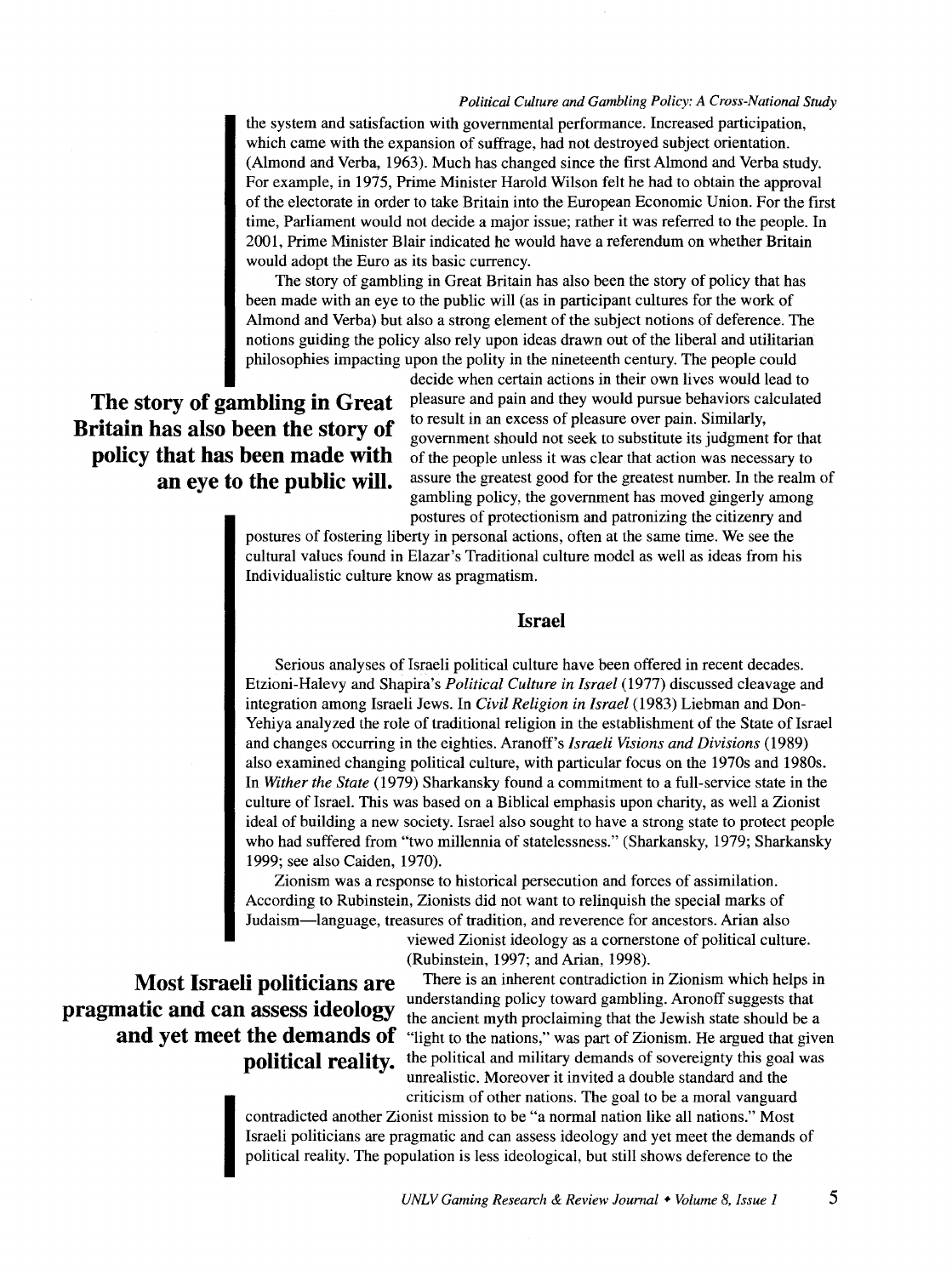ideological rhetoric of the politicians, just as it does to their policy decisions. Arian concludes that "Israel's political culture demonstrates a fascinating mix of ideology and pragmatism." (Arian, 1998).

Although mixed, the Israeli political culture fits well the criteria of Elazar's (M) culture. The Biblical prophecy that "Israel shall be a light onto the nations" sets a big standard. It is widely quoted and known, but it is hardly the standard that politicians have embraced as the modus operandi. However, Zionism historically and in contemporary times embraced a strand of socialism with extensive welfare systems. No other nation provides as many services to new immigrants. But one important change that has occurred is a shift away from a collective ethos. There are now choices and options in university education, travel, communications, and entertainment to name a few. In a changing cultural climate, legalized gambling becomes a realistic option. (Arian, 1998).

Almond and Verba (1963) would find Israel approaching the ideal "civic culture." Arian (1998) argues that although a personal sense of efficacy is not particularly high, there is little evidence of alienation. The participant role is highly developed and citizens are attentive to politics. While there is a system pride and self-assurance, there is also frustration with politicians and the bureaucracy. A desire for order, security and leadership persists. Public opinion can be brought to support the dominant position of the appropriate leaders when the proper symbols and appeals are used. (Arian, 1998). Thus there is a necessary deference to authority evidenced in a willingness to pay the heaviest tax burden in the world as well as a burden of military service and combat losses.

Casino gambling in Israel has been discussed since the early 1990s. Public committees, private bills in Knesset, and discussions of the Economic Committee of the Knesset, are notable. In 1990 a joint committee of the municipality of Eilat and the Israel National Lottery *(Report,* 1995) recommended the establishment of a casino and a conference center in Eilat. The casino was to be operated by the National Lottery. Income from the casino would be given to the local government. In 1991 a second committee recommended that a casino open in Eilat because the Egyptians were operating a casino in nearby Taba. *(Report,* 1995).

Two private bills to legalize casinos in Israel failed in the Knesset in 1994 and 1995. Their purpose was to stem growth of illegal gambling and to compete with casinos in nearby jurisdictions. *(Report,* 1995). The Economic Committee of the Knesset also considered the issue in 1994 and 1995, with most members making favorable comments. *(Report,* 1995).

The last proposal to legalize casino gambling was set on the agenda by a third committee-the Public Committee to Examine the Issue of a Casino in Israel. *(Report,* 1995). The failure of all the efforts to legalize casinos illustrates aspects of the culture of Israel and one way of dealing with disputes: study, debate, and non-decision.

Israel is a country with lots of gambling both legal and illegal. Kiosks located in every neighborhood sell tickets for the twice-weekly national lottery game, soccer pools, and instant lottery games. The government takes most of the revenues from the games, but player wins are not subject to income taxes. There has been a casino in Jericho just thirty minutes from Jerusalem and an hour and half from Tel Aviv, and in Taba, Egypt, minutes from Eilat. It operated from 1998 until the Intifada that began in Fall, 2000. (Friedberg, Thompson, and Lutrin, 2001). Gambling boats sail from Eilat and Haifa. The *New York Times* (July 7, 2000) had described the Jericho casino as "Israeli Patronized, and reported that it represented the largest and most lucrative investment of the Palestinian Investment Fund." Advertisements in Israeli newspapers tout the features of the floating casinos, including their provision of Kosher food and entertainment. One company operating a casino boat offered a bond issue on the Tel Aviv stock exchange.

**The failure of all the efforts to legalize casinos illustrates aspects of the culture of Israel and one way of dealing with disputes: study, debate, and non-decision.**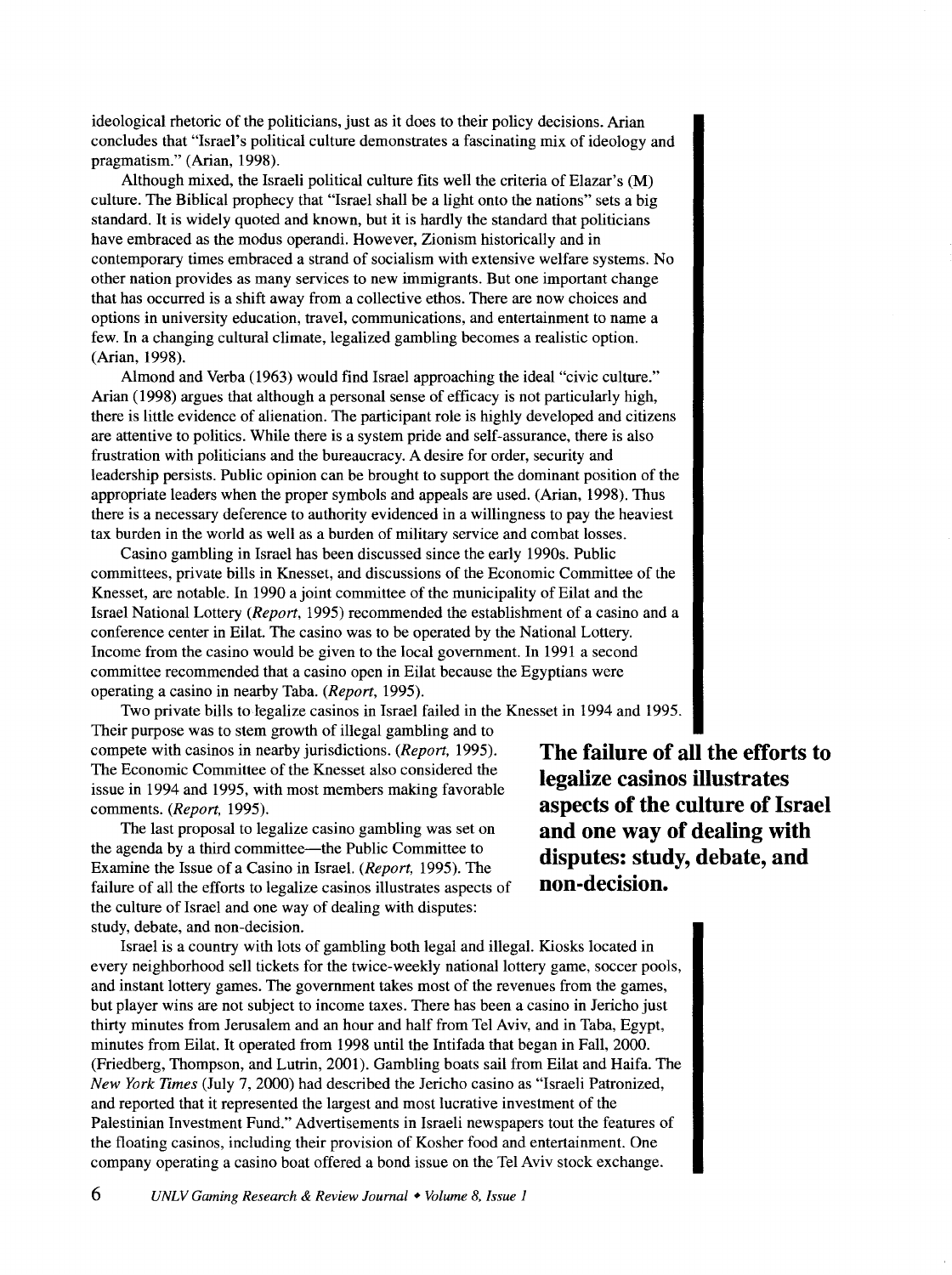Also a sizeable number of the Israelis travel abroad in order to participate in casino gambling. (Report, 1995). Illegal casinos operate in various locations and receive only cursory and occasional attention from the police. There is also anecdotal evidence that Israelis-and perhaps Jews-have more than the average inclination to gamble. An article on gambling in *The Jerusalem Report* (August 16, 1999) carried the title, "The Jewish Vice," and a subtitle, "Gambling is the 'drug of choice' for the Chosen People."

# **spend one billion dollars a year on illegal gambling, and \$900**

Overall, it is estimated that Israelis spend one billion dollars a It is estimated that Israelis <sup>year on illegal gambling, and \$900 million on lotteries. The</sup> Jericho casino won a million dollars a day. Israelis also gamble heavily on some 700 gambling web sites that offer chances on sports events. *{New York Times,* July 14, 2000, Internet Edition).

> **million on lotteries.** While engaged in much gambling, Israel has nevertheless shied away from authorizing legal casinos. It is a country practiced in the arts of coping with serious problems-like the

mutual but unacknowledged shared management of Arab neighborhoods of Jerusalem with Palestinian Authority, or the perennial disputes between religious and secular Jews-by means of ambiguity and purposeful non-decision. (Sharkansky, 1999). The question of a casino has come on to the national agenda, most recently with the support of the Prime Minister and Finance Minister. While these position holders are at the top of the national pecking order, their support of an issue does not assure adoption. Their casino proposal languishes somewhere down on the list of national priorities.

The third committee of inquiry to consider a legal casino met in 1995. The committee surveyed the legal and illegal options facing Israeli gamblers, considered problem gambling as well as economic issues, and proposed the development of casinos with certain safeguards. The report generated controversy, most prominently from the religious community, the Orthodox and ultra-Orthodox. The issue moved higher on the political agenda three years later as a Palestinian casino, operated by Casinos Austria flourished in the city of Jericho, attracting a nightly flow of tour buses and private cars from Israeli cities. The Prime Minister and Minister of Finance wondered "Why allow some of our money to flow to the Palestinians, when we might be able to funnel it to an Israeli casino, save the outflow of foreign currency, take some of the proceeds in taxes, and help the economy of a depressed region?"

Arguments about casinos are trivial in comparison with other problems. The former Prime Minister, Ehud Barak, 1999-2001, was preoccupied with negotiations with Syrians and Palestinians, as well as a contentious pullout of troops from Lebanon, as well as turmoil with religious parties about Sabbath observance and the funding of religious schools.

During the Barak administration there was a proposal for a casino in the depressed Negev desert town of Mitzpe Ramon. The first Prime Minister David Ben Gurion had established a number of settlements in the Negev. He directed tens of thousands of immigrants to them in the late 1940s and 1950s, and chose a desert site for his permanent retirement home. Four decades later, a continued poverty and chronic unemployment of the desert towns is a national embarrassment. Programs to encourage talented teachers to work there had limited success, and subsidies for industries have gone to low-skill plants that are economically marginal. The more capable youth from the region have failed to return home after the army, and have found jobs in the center of the country. Despite Labor Party sentiments in behalf of social programs, the residents of the Negev have supported the more nationalist and populist Likud, or the ethnic and religious SHAS parties.

Opposition to gambling comes from a variety of sources and reflects a moralistic political culture. Newspaper accounts report religious and secular Jewish and Arab members of Knesset who usually compete with one another on basic issues of national security and economic policy, who sit around a table and share stories about individuals led to personal disaster on account of gambling. A day after the Prime Minister and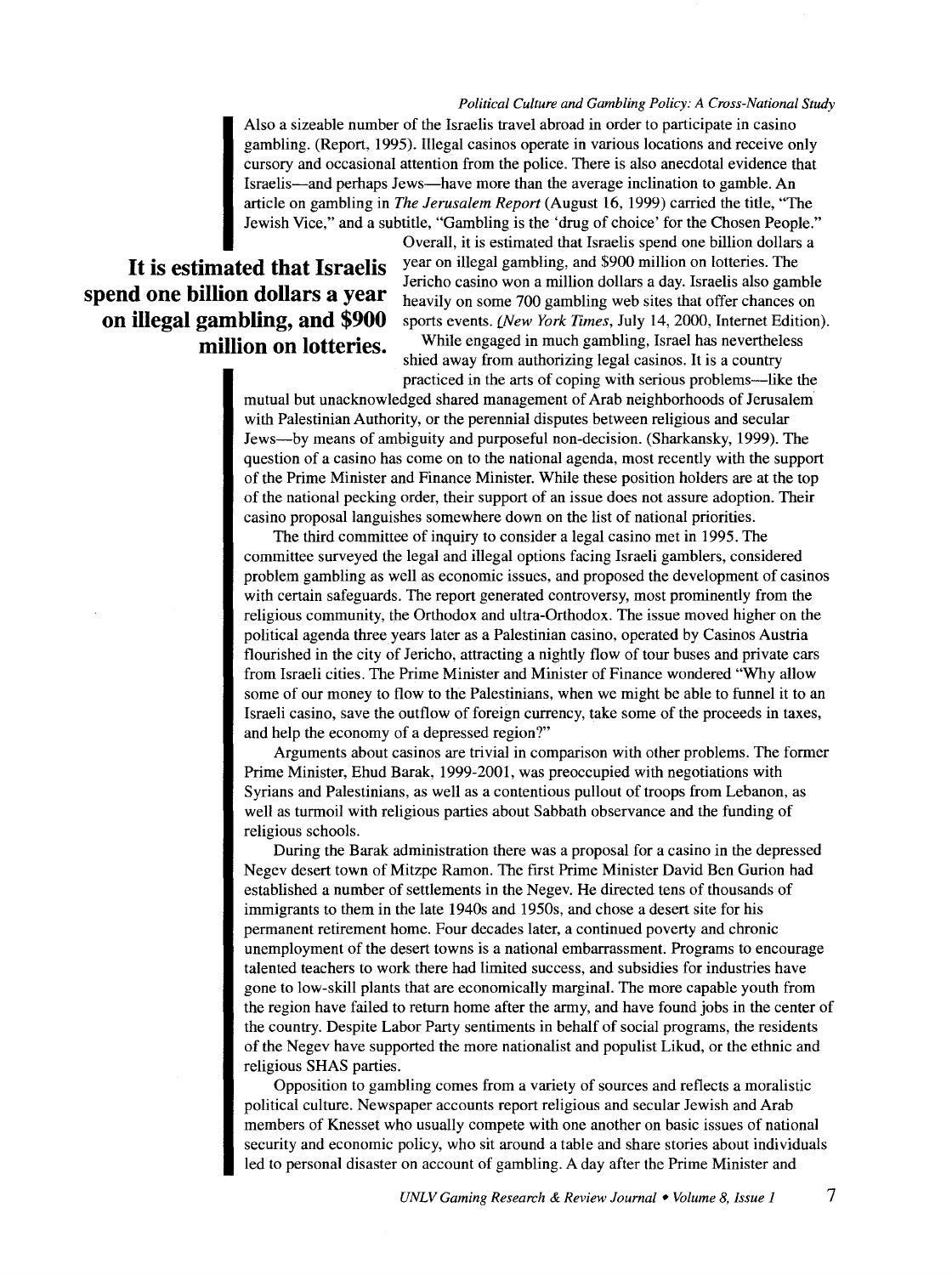Finance Minister proposed the casino for Mitzpe Ramon, 13 government ministers indicated their opposition and only seven supported it. The floor leader of the Prime Minister's own party said that he would cut off his right hand before raising it in support of a casino. Geographic reasons also weakened the Prime Minister's position. The Director General of the Council to develop the Galilee, in the North, asked why a casino could not be opened in his region. While the Israeli Prime Minister was proposing a casino, Palestinian authorities had promoted their Jericho casino and also tweaked religious Jews by suggesting that they would provide civil marriages in Jericho for Israelis not wanting to marry under the procedures of the official rabbinate *(Yediot Aharonot,* 1999; *Israel Television News,* 1999).

Economic profit is the principal argument used by the advocates of a casino, but the argument is not entirely one-sided. With so much gambling already available, there is a prospect of market saturation at some point. (See Thompson, 1997). While policy makers do not like to see Israelis leaving money at the Palestinian gambling tables, large numbers of Israelis do not seem to mind. This kind of "aid" to the Palestinians is less annoying than the economic "aid" involved in the many Israeli automobiles that are stolen and broken up in Palestinian fields, with their components sold to Israeli repair shops.

There is a moralistic approach to gambling that has ancient roots. The Hebrew Bible curses witches and fortune-tellers. Post-biblical compilations of law-the Mishnah, Talmud and Shulcan Aruch-prohibit games of chance, equate gambling with robbery, and include gamblers among those unqualified to testify in proceedings (Thompson, 2001). Gambling is said to attract individuals to the material and away from spiritual concerns, as well as inducing personal irresponsibility. The committee appointed to consider a casino noted these considerations, but also found that religious politicians had not mounted a campaign against established lotteries and football pools, and that they accept some of the proceeds from legalized gambling for the support of religious programs (Report, 1995). The moralistic approach could be sometimes flexible. A newspaper commentator was more outspoken in accusing religious and other opponents of hypocrisy for resisting the proposal of a casino but for not campaigning against existing legalized gambling or illegal operations (Eshet, 1999).

On the practical level, the failure to decide about a casino seems, meanwhile, to hurt no one. It is less an act that rewards political power than an evasion of action where politicians are divided, none of the advocates seem intense, and many are busy with more pressing issues. To date, officials have resolved the issue negatively, without having to make a formal decision. (Lutrin, Thompson and Friedberg, 2001; Sharkansky and Friedberg, 1998; Sharkansky and Friedberg, 2000).

#### **Two American States**

California and Nevada began as non-indigenous societies with gold and silver strikes. Mining communities consisted of unattached males seeking to get rich quick. Gambling, alcohol, and prostitution flourished in early years of both states. However, California "changed," as mining abated and production industry, agriculture, and international trade grew. New populations came with strong families. They sought better quality lives, not just quick riches. The society began to embrace the M culture and developed into a model of the participant culture. California, in a sense, "grew up." Nevada did not. (Lutrin and Thompson, 2000).

The renegade spirit of mining days persisted in Nevada and still makes its impact on policy making. Mining opportunities waned in the 1870s and 1880s, but new populations did not come into Nevada. Instead there was a depopulation of the state. Nevada did not have good agricultural land, and the state was isolated geographically by both mountains and deserts rendering infeasible commercial enterprises such as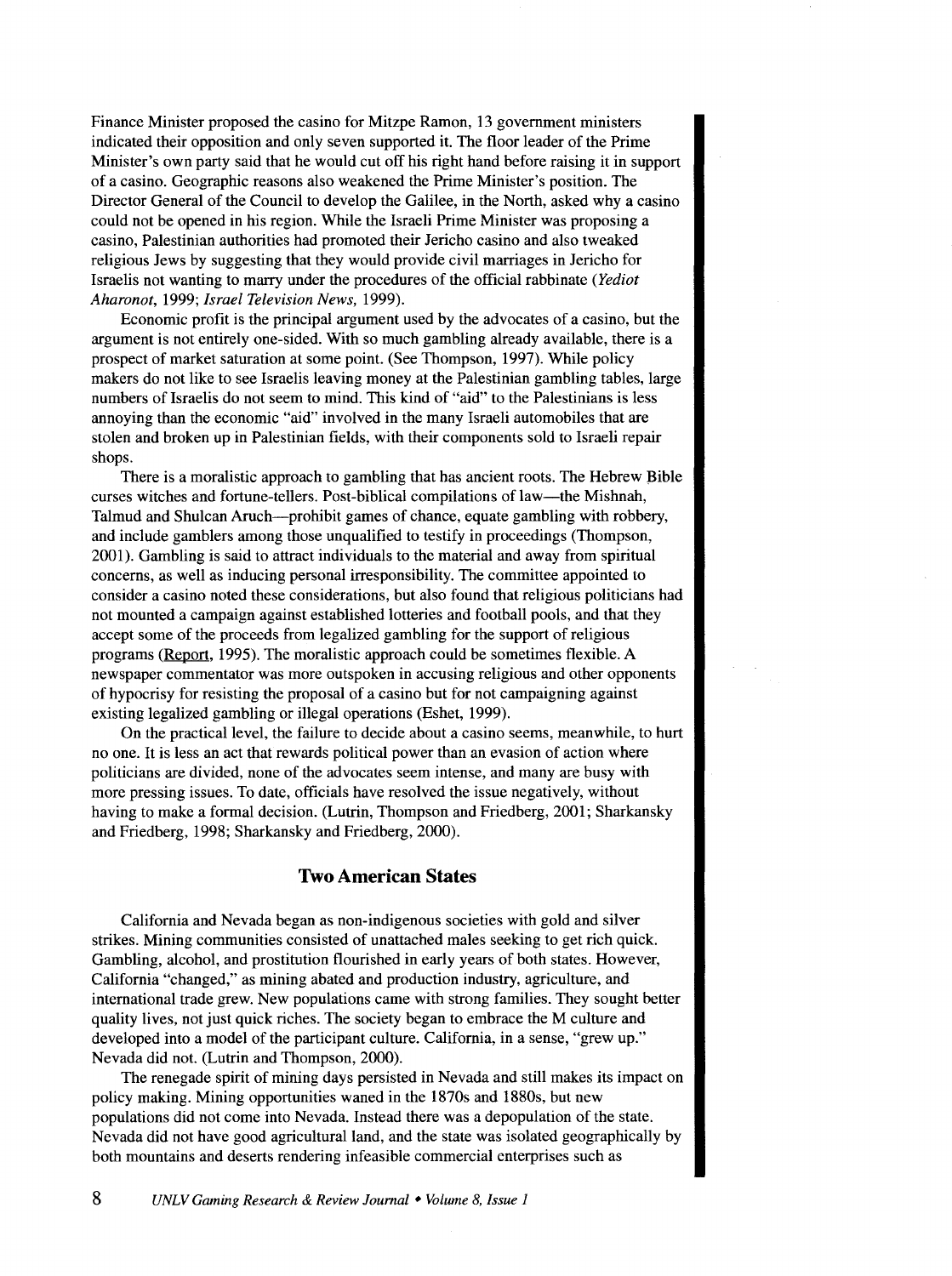*Political Culture and Gambling Policy: A Cross-National Study*<br>manufacturing and trade. Nevada was a state and this offered political opportunities to manufacturing and trade. Nevada was a state and this offered political opportunities to<br>certain interests, including California railroad magnates. Through the Nevada<br>Legislature they controlled the election of U.S. Senator certain interests, including California railroad magnates. Through the Nevada Legislature they controlled the election of U. S. Senators. To fight off voices suggesting

**agricultural land, and the state was isolated geographically by both mountains and deserts rendering infeasible commercial enterprises such as manufacturing and trade.** 

that Nevada lose its political status as a state, the leaders **Nevada did not have good** welcomed any notion, however farfetched, that might generate economic activity. The state accepted legalized prostitution, boxing matches, sham corporation laws, and in the twentieth century easy divorce procedures. Mining experienced boom and bust periods. Whatever the state tried, the political establishment and the population defended against all critics. Nonetheless, it was not until the state endorsed wide-open casino gambling in 1931, that the state found a formula for economic growth. No American state finds itself so strongly tied to a single industry as Nevada is to gambling. As the casino

> industry got on its feet and began to flourish it was attacked by outside critics. (Thompson, 1997; Thompson, 2001).

Nevada has fought off critics to gambling with policies and pressures exerted by its representatives in Congress. In defense of the status quo, state leadership has not sought to be consistent to any policy except the policy of defense of gambling. Leaders have many times used "states' rights" as their rallying cry. They do so today as they seek to fight off Congressional efforts to ban betting on amateur sporting events. The state established rather strong regulatory measures for gambling in response to attacks by the federal government during and following the Kefauver hearings of the early 1950s. The state did invite federal regulation of casino gambling when in 1969 it passed the corporate gaming law. As a result the Securities and Exchange Commission has power over casino gambling. However, this was acceptable as corporations could now invest in the gambling industry. In 1988 the state supported federal regulation of Indian gambling, and in 1992 the states endorsed a federal ban on sports betting in 46 states (but not Nevada). In some cases the state promoted gambling elsewhere, but at other times it does not. In 1998, state interests invested \$26 million in a campaign seeking to limit Indian casinos in California, yet many of the same interests are now negotiating with tribes to build their casinos. In all these cases the state was advancing its basic industry. (Thompson, 2001),

While Elazar (1972) and others indicated that Nevada has an I culture, the gambling issue is played out in the climate of a T culture. Moreover, in the face of desires of political leaders that seek to protect the essential industry of the state, the general population acts much like those in a subject culture. On non-gambling issues, the same population can operate much in the participant mold. Indeed the state will readily elect conservatives or liberals, Democrats or Republicans as would voters of an I state. However, whatever the stripe of the leaders, they will always fall into line when called

**education, transportation, public power production and in providing services to its people.**  upon to defend the casino industry. (Thompson, 2001).

Nevada had consistently followed the same modus operandi **California became a leader in** from its mining days through its casino predominance, however California changed. First, California changed from a state dominated by renegade miners, to a state of agriculture and industry. The M culture came to be pervasive thorough most of the twentieth century. The state produced a series of reform governors both Republicans and Democrats: Hiram Johnson, Earl Warren, Goodwin Knight, Edmund Brown and Jerry

> Brown. Even conservative Ronald Reagan maintained policies of his predecessors. California became a leader in education, transportation, public power production and in providing services to its people. But the services came at a price, that of high taxes. (Lutrin and Thompson, 2000).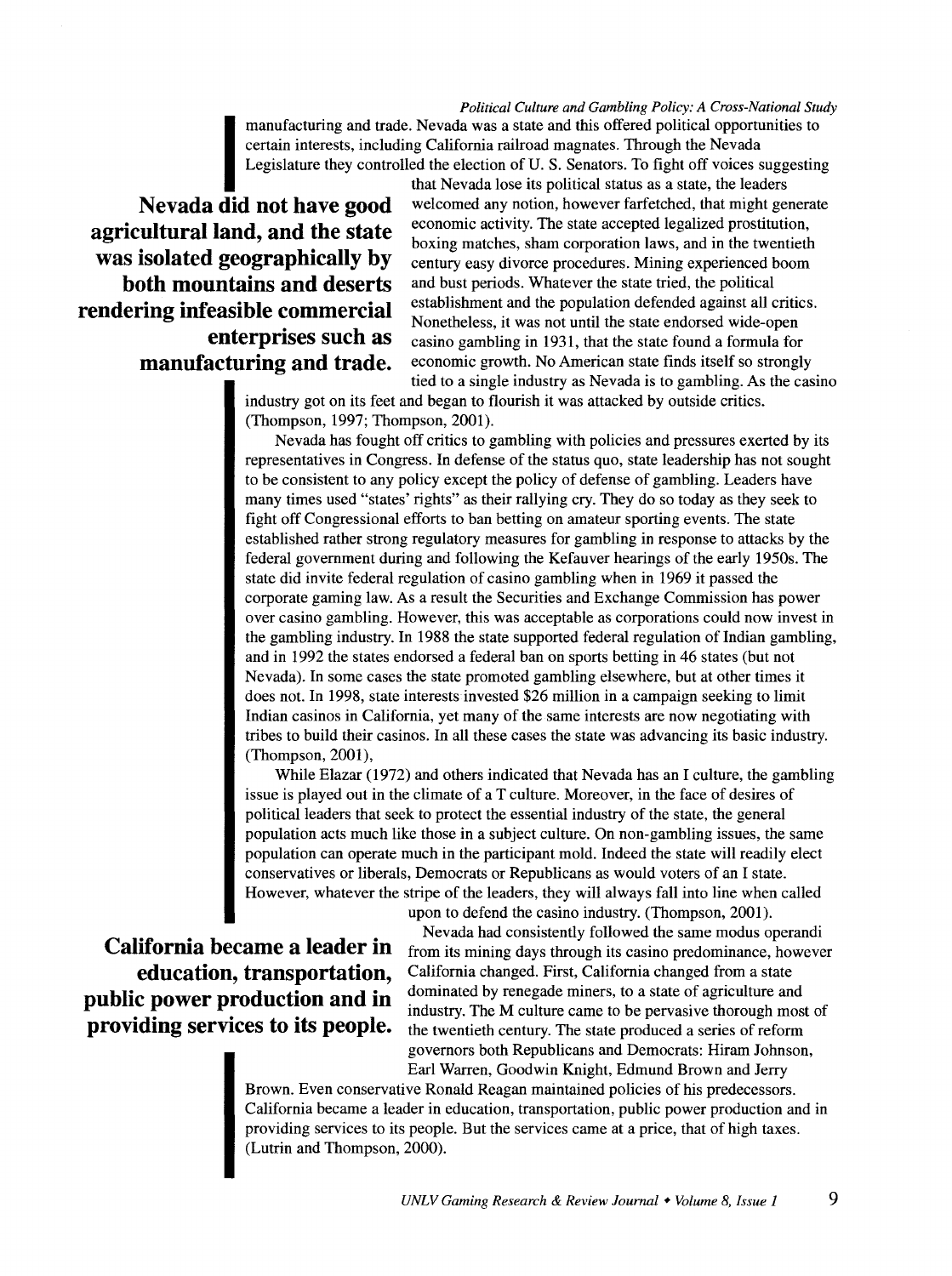For most of the century the state played a positive sum game in an M-participant cultural environment. Everyone won with greater services including the taxpayers. Then elements of the population perceived that they were paying too much and not receiving enough. They led a tax revolt in 1978. They were successful in limiting many taxes by referendum votes. Services were reduced drastically. Almost overnight, the state abandoned the M culture, and adopted a zero sum game more in line with the I culture. Popular majorities were also confronted with new immigrants many of whom were undocumented persons from "south of the border." The majorities now asked if a specific program was helping them personally, while in the past leaders asked how programs could help the entire society. In the past the state population and its leaders resisted almost every effort to establish legalized gambling. But this was a new atmosphere. The moral side of the gambling equation was not significant in the face of promises that gambling revenues could provide services that otherwise would have to be cut. A lottery was endorsed by voters (even in face of the opposition of the governor and attorney general) as a way to support education. State leaders tried to control Native American gambling, but tribes successfully turned to the voters in 1998 and 2000 to win the right to have casinos offering all the games that are offered in Nevada. The casinos were seen as vehicles that could offer jobs to the unemployed, as well as new funds for the state--called contributions because the Native American casinos could not be directly taxed. The state maintains its posture as a participant culture, perhaps even more so than in the pre-1978 days, as the legislature in the face of budget crises willingly forgoes policy making responsibilities and allows power to pass to the people directly through the referendum process. (Lutrin and Thompson, 2000).

In 1994 *Time Magazine* (January 10) ran a feature story on "Las Vegas: All American City." The story examined the renegade past of Las Vegas, but offered that the city was now rather "normal," not because it was becoming like the rest of the nation, but rather because the rest of the nation was becoming like Las Vegas. With the endorsement of wide-open casino gambling, albeit on Native American lands, California is indeed becoming more like Nevada.

#### A **Summary Note**

The scholars who enunciated the concept of political culture as a tool for political analysis left much work to be done by others. The works by Elazar (1972) and Almond and Verba (1963) must be considered seminal, however they provided only the road map, they did not take the journey. Subsequent works dealing with the political culture concept have not definitively established its value as an explanatory tool for public policy analysis in a comparative framework. In this study, we have taken a next step. By focusing upon one issue area—gambling legalization—we have used the concept in a cross-national and also a sub-national comparative analysis. Our study suggests that the scholars did identify a component for policy analysis. Our work has been qualitative, and as such it is not subject to the rigorous tests of significance that must be quantitatively oriented. We do suggest however, that we must have a good grasp of issues and history before yielding to numerical proofs in policy analysis. For a next step, however, we suggest that others take public policy questions that are common to many diverse jurisdictions, such as the gambling issue is, and weave the concept of political culture into cross-jurisdictional analyses. We envision expanding the study we started with a qualitative comparison of two states, and then two nations, to many other national settings in order to reaffirm what we believe we have found to be an efficacious analysis of gambling policy in a comparative framework.

While admittedly, we have offered an academic style discussion of the concept of political culture and its relationship to gaming phenomena, we do suggest there is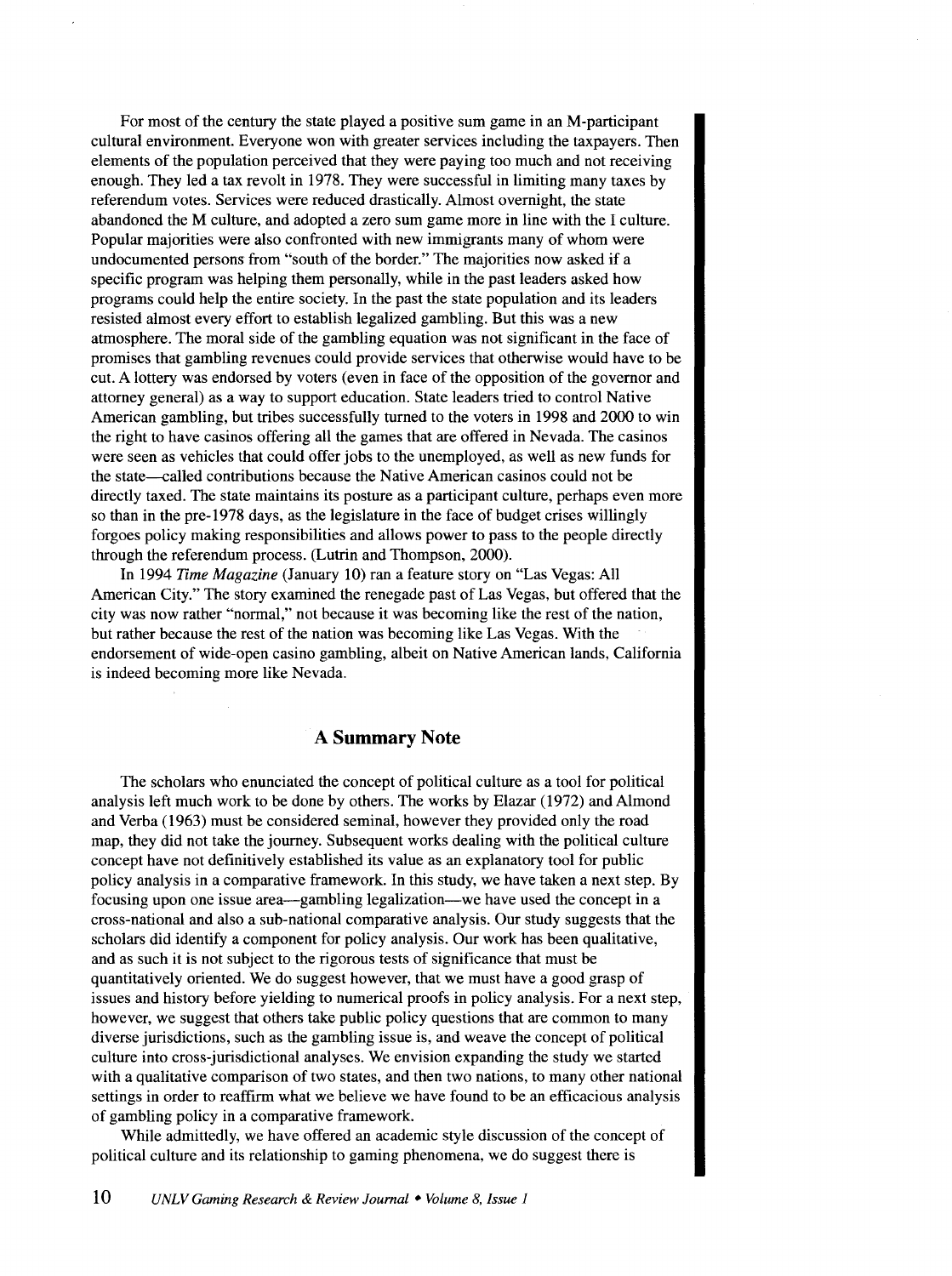practical merit in our study for gaming industry practitioners. In the past decade entrepreneurs of gaming products have been drawn to new jurisdictions not as the result of cultural considerations, but as the result of political opportunities. Operations of casinos have been especially drawn to venues that heretofore have proscribed casino activity. The chance to gain an initial foothold in a new jurisdiction gives great opportunity for profits, as effective competition at the initial part of the product marketing cycle will be lacking.

Yet if gaming companies seize upon political chances to enter a market and they do not weigh the cultural match between the political forces in the society and gaming, they may be miscalculating long-range economic opportunities. If they operate in open defiance of local sensitivities, the result may be new restrictions on their manner of doing business including adverse taxation consequences. Gaming practitioners must realize that underlying cultural forces will surround their operations, and they should be ready to make adjustments that will assure their long run economic viability in such milieux.

#### **References**

- Almond, G., & Coleman, J. S. (1960). *The politics of developing areas.* Princeton, NJ: Princeton University Press.
- Almond, G., & Verba, S. (1963). *The civic culture.* Princeton, NJ: Princeton University Press.
- Arian, A. (1998). *The second republic: Politics in Israel.* Chatham, NJ: Chatham House Publishing.
- Aronoff, M. J. (1989). *Israeli visions and division: Cultural change and political conflict.*  New Brunswick, NJ: Transaction Publisher.

Banfield, E. C. (1958). *The moral basis of a backward society.* New York: The Free Press.

- Caiden, G. E. (1970). *Israel's administrative culture.* Berkeley, CA: University of California Institute of Government Studies.
- Clark, J., & Wildavsky, A. (1990). *The moral collapse of communism.* San Francisco: Institute for Contemporary Studies.
- Elazar, D. (1972). *American federalism: A view from the states* (2<sup>nd</sup> ed.). New York: Crowell.
- Eshet, G. (1999, October 12). Games of roulette: Black economy. *Mamon.* Hebrew.
- Etzioni-Halevy, E. with Shapira, R. (1977). *Political culture in Israel: Cleavage and integration among Israeli Jews.* New York: Praeger Special Studies in International Politics and Government.
- Friedberg, A., Lutrin, C., & Thompson, W. (2001, March 18). *Public policy and political culture: A comparative study of gambling in California, Nevada, Great Britain, and Israel.* Annual Conference of the Western Political Science Association, Las Vegas, Nevada.
- Friedberg, A., Thompson, W. N., & Lutrin, C. (2001). Gambling in Israel and the Jericho Casino: Moralistic political culture bends toward pragmatism. *Gaming Law Review,*  5(1), 25-32.
- *Israel Television News* (1999, October 6). Hebrew.
- *The Jerusalem Report* (1999, August 16). The Jewish Vice, 26-31.
- Jones, J. P. (1973). *Gambling yesterday and today.* Newton Abbot, England: Davis and Charles.
- Libeman, Y., & Don-Yehiya, E. (1983). *Civil religion in Israel: Traditional Judaism and political culture in the Jewish state.* Berkeley, CA: University of California Press.

Lutrin, C., & Thompson, W. N. (2000, March 26). *A tale of two states: Political cultures converge around a divisive issue: California, Nevada and gambling.* Annual Conference of the Western Political Science Association, San Jose, California.